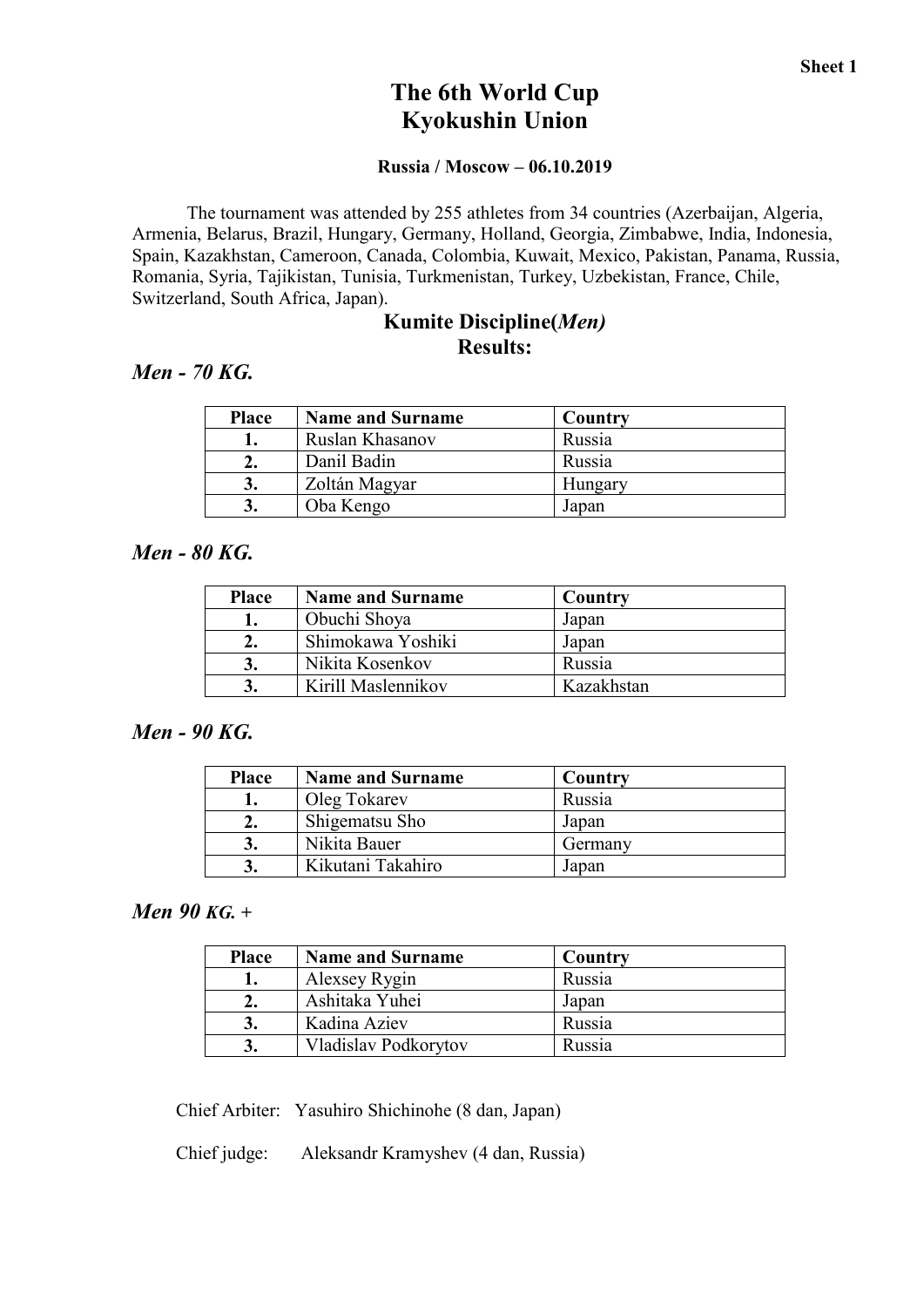# The 6th World Cup Kyokushin Union

### Russia / Moscow – 06.10.2019 Kumite Discipline*(Women)* Results:

# *Women - 55 KG.*

| <b>Place</b> | <b>Name and Surname</b> | Country |
|--------------|-------------------------|---------|
|              | Fukutoku Moeka          | Japan   |
|              | Kunimoto Haruka         | Japan   |
|              | Tatiana Kartashova      | Russia  |
|              | Uliana Tyulina          | Russia  |

### *Women - 65 KG.*

| <b>Place</b> | <b>Name and Surname</b>              | Country    |
|--------------|--------------------------------------|------------|
|              | Fukutoku Yumi                        | Japan      |
| z.           | Regina Meshkova                      | Kazakhstan |
| J.           | Alina Polishchuk                     | Russia     |
|              | Iria Fernandez De Arroyabe Fernandes | Spain      |

#### *Women 65 KG. +*

| <b>Place</b> | <b>Name and Surname</b> | Country       |
|--------------|-------------------------|---------------|
|              | Hellen Cristina         | <b>Brazil</b> |
| z.           | Margarita Mikhailova    | Russia        |
|              | Kunsulu Abulkhanova     | Kazakhstan    |
|              | Andrea Schmidt          | Germany       |

# Kata Discipline Results:

# *KATA Women (16 years +)*

| <b>Place</b> | <b>Name and Surname</b> | Country    |
|--------------|-------------------------|------------|
|              | Alina Loshakova         | Russia     |
|              | Natalya Makarova        | Russia     |
|              | <b>Bettina Schredl</b>  | Germany    |
|              | Karina Sultanova        | Kazakhstan |

## *KATA Men (16 years +)*

| <b>Place</b> | <b>Name and Surname</b>  | Country    |
|--------------|--------------------------|------------|
|              | Duman Baltabay           | Kazakhstan |
| 2.           | Edik Sargsyan            | Armenia    |
|              | Aidos Ussenov            | Kazakhstan |
|              | <b>Alexander Shamaev</b> | Russia     |

Сhief Arbiter: Yasuhiro Shichinohe (8 dan, Japan)

Сhief judge: Aleksandr Kramyshev (4 dan, Russia)